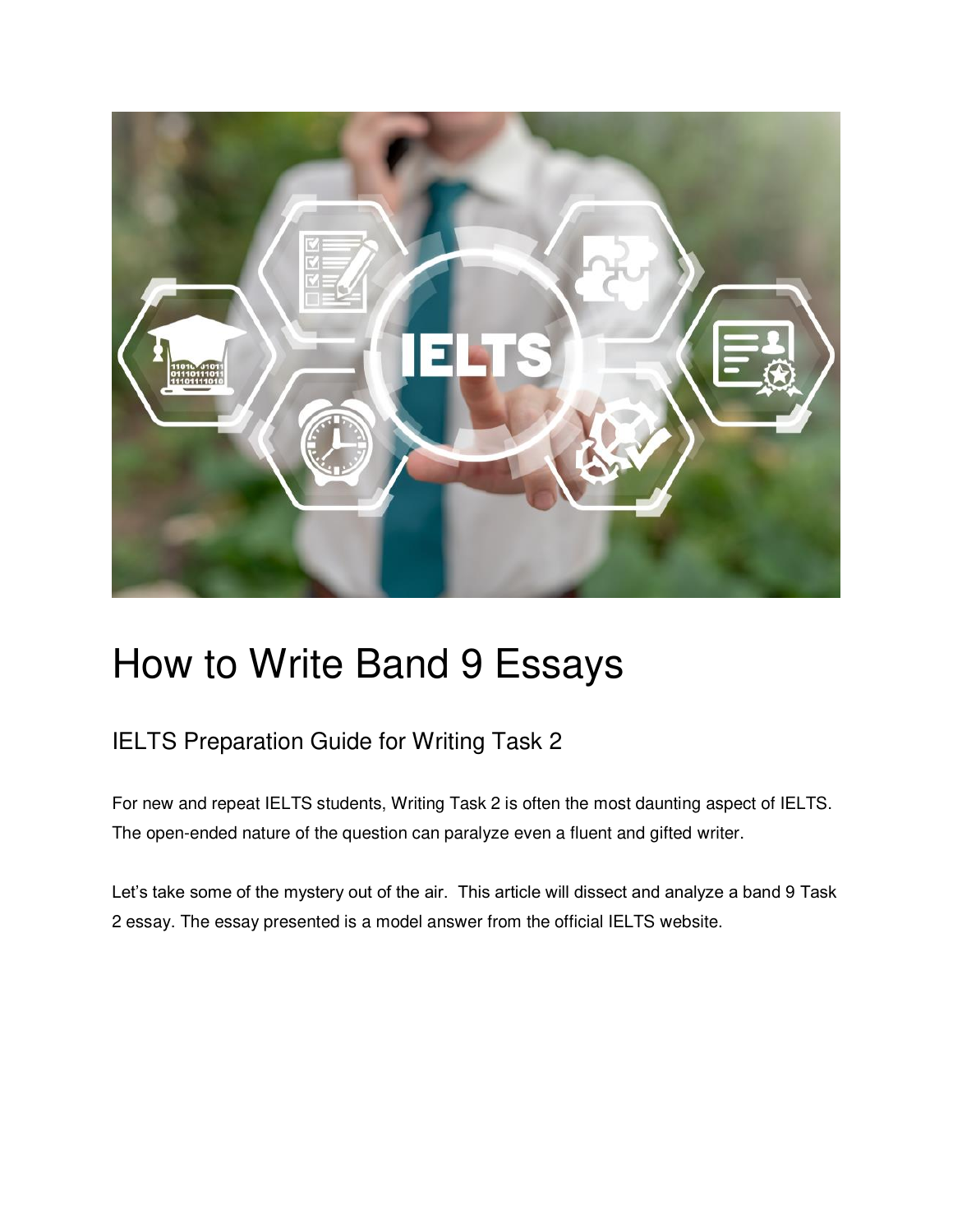## What You Will Learn

Often times, seeing an A+ paper of one of your fellow students doesn't help. Instead, it only builds more frustration and doubt. No explanation of how or why that grade was earned can leave you feeling a bit deflated.

By the end of this post you will have a stronger understanding of what's expected. You'll also have greater feelings of confidence in your approach to Writing Task 2.

#### **You will learn:**

- What an actual band 9 Writing Task 2 essay looks like
- What 'Type' of question the Task Prompt is
- How the essay is structured
- Why the essay followed this pattern
- How to practice this information
- Excellent resources to help you

## The Essay

Not knowing what an actual essay looks leaves room for imagination and uncertainty.

First, let's cement an idea in your mind. Expectations give you something to work towards.

This essay is considered to be the *model answer* for Writing Task 2 by the IELTS official website. In other words, this essay represents your end goal for the written aspect of IELTS.

Give the task prompt and essay a quick read. We'll break it down as simply and mechanically as possible throughout the article.

#### **IELTS Writing Task 2 Topic**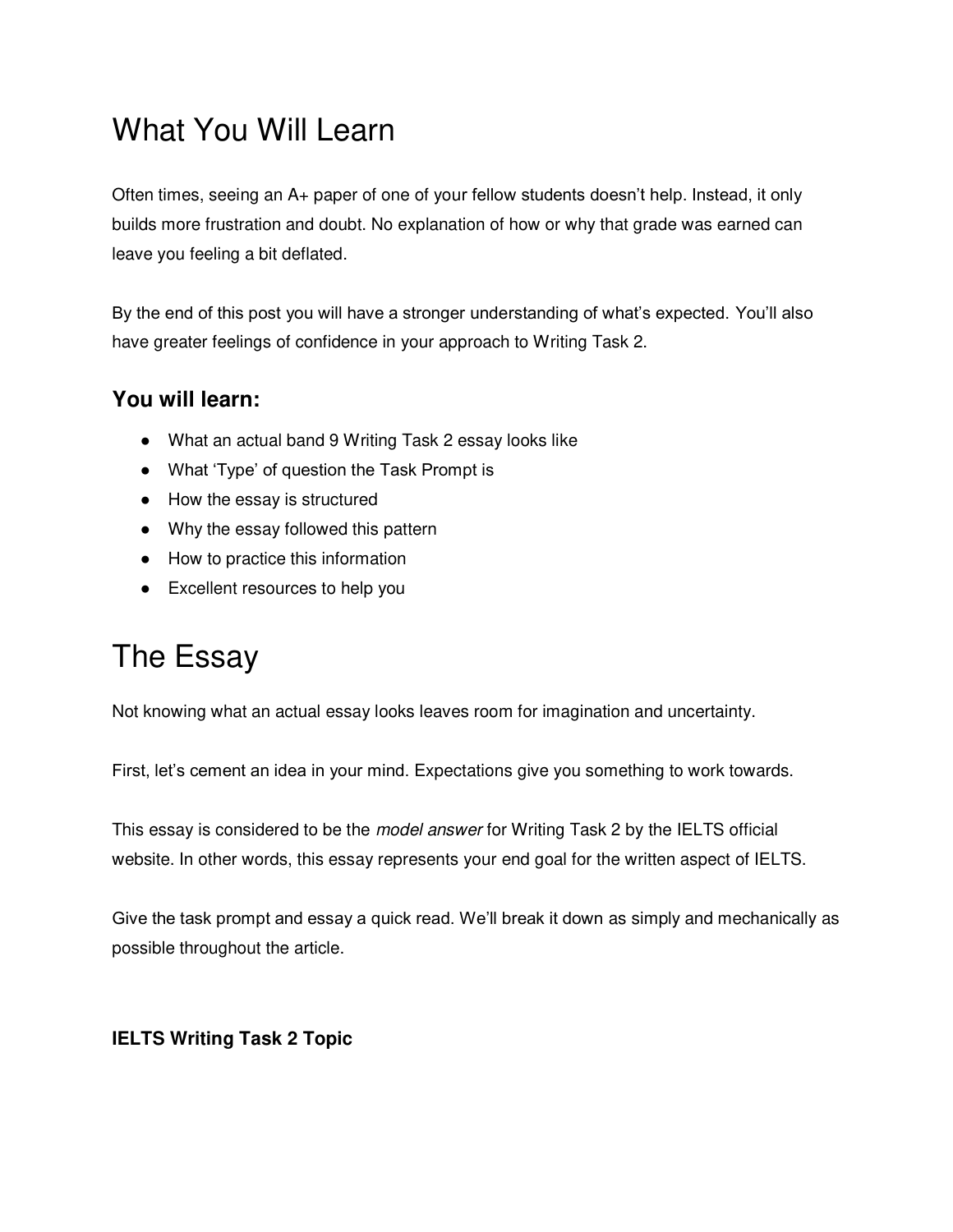*A person's worth nowadays seems to be judged according to social status and material possessions. Old-fashioned values, such as honour, kindness and trust, no longer seem important.* 

*To what extent do you agree or disagree with this opinion?* 

- **Give reasons for your answer and include any relevant examples from your own knowledge or experience.**
- **Write at least 250 words.**

#### **IELTS Writing Task 2 Sample – Model Answer**

Given the power and influence of the super rich, it might seem as if social status and material possessions are the new symbols of personal worth, but in everyday life I do not think this is true.

It is apparent that most celebrities today are admired or envied solely for their material wealth or position in various social hierarchies. Many of these people are known to turn their backs on friends, cheat on their spouses or spend their evenings over-indulging in alcohol and/or drugs. Things like owning a mansion, driving an expensive car and getting into Alist parties are exalted above old-fashioned values. Ultimately, though, it is the many readers of gossip magazines and celebrity blogs who reinforce these ideas.

Nevertheless, I do believe that in their day-to-day lives most people still believe in values such as honour, kindness and trust. In some way most of us want to form loving families, raise our children to be good citizens, stand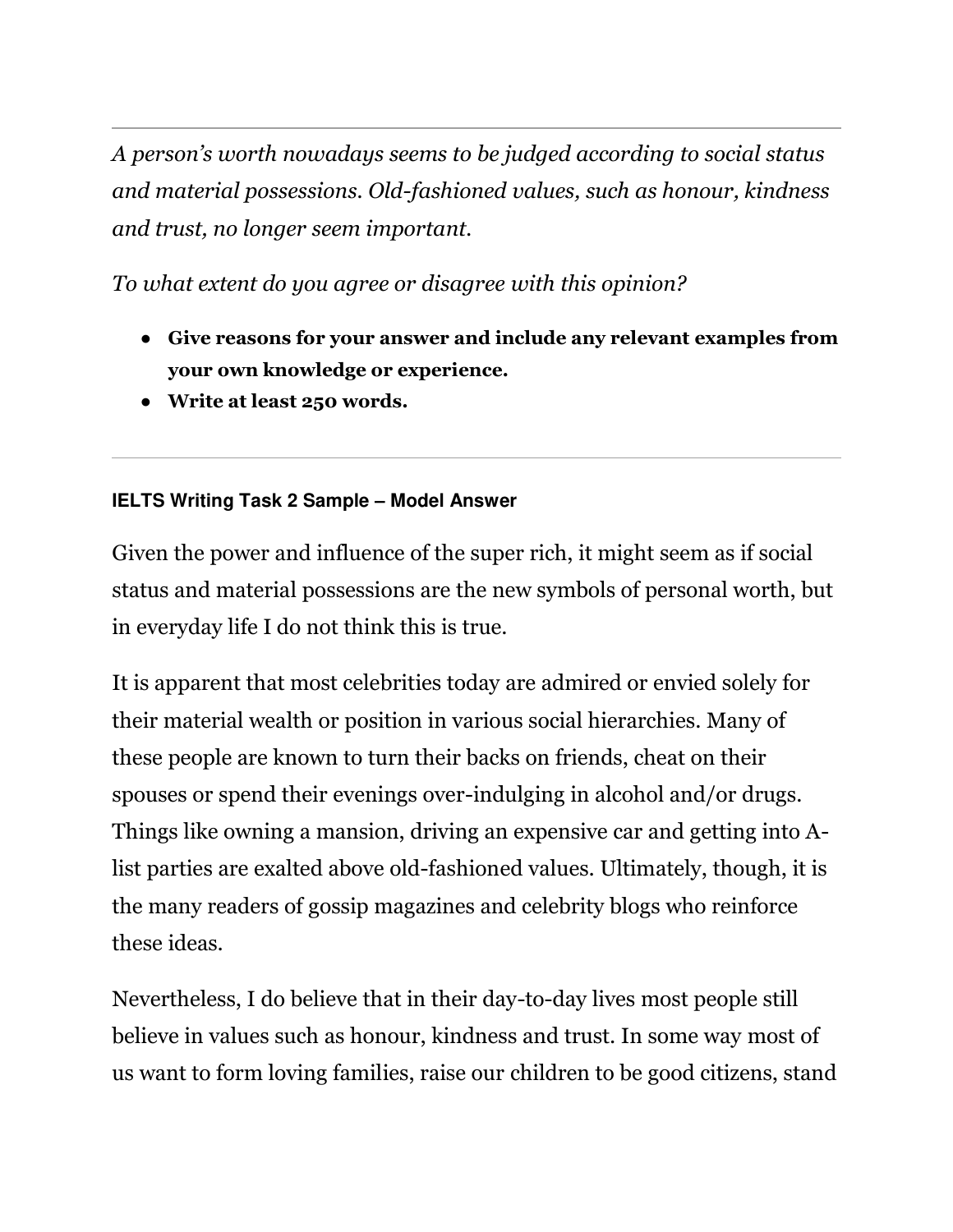up for the downtrodden and protect our communities from harm. We still form friendships, romances and business partnerships based on oldfashioned criteria. When our trust is abused or we are unfairly treated, we see that as a major violation of our relationship and we judge the wrongdoer accordingly.

In conclusion, I believe there is some truth to the notion that status and possessions have superseded old-fashioned values as a measure of a person's worth. Looking beyond the tabloids, however, it is apparent that most ordinary people have still preserved an old-fashioned conscience.

## Identify the Question Type

Let's start with the question that was asked in the prompt. This is called the **Task Prompt.** You won't know what the prompt will be going into the exam. It could ask you to solve a current problem that exists in international business affairs, or to list the pros and cons of space exploration.

This is the first problem students face, **not having a specific plan for each individual question type.**

*A person's worth nowadays seems to be judged according to social status and material possessions. Old-fashioned values, such as honour, kindness and trust, no longer seem important.* 

*To what extent do you agree or disagree with this opinion?*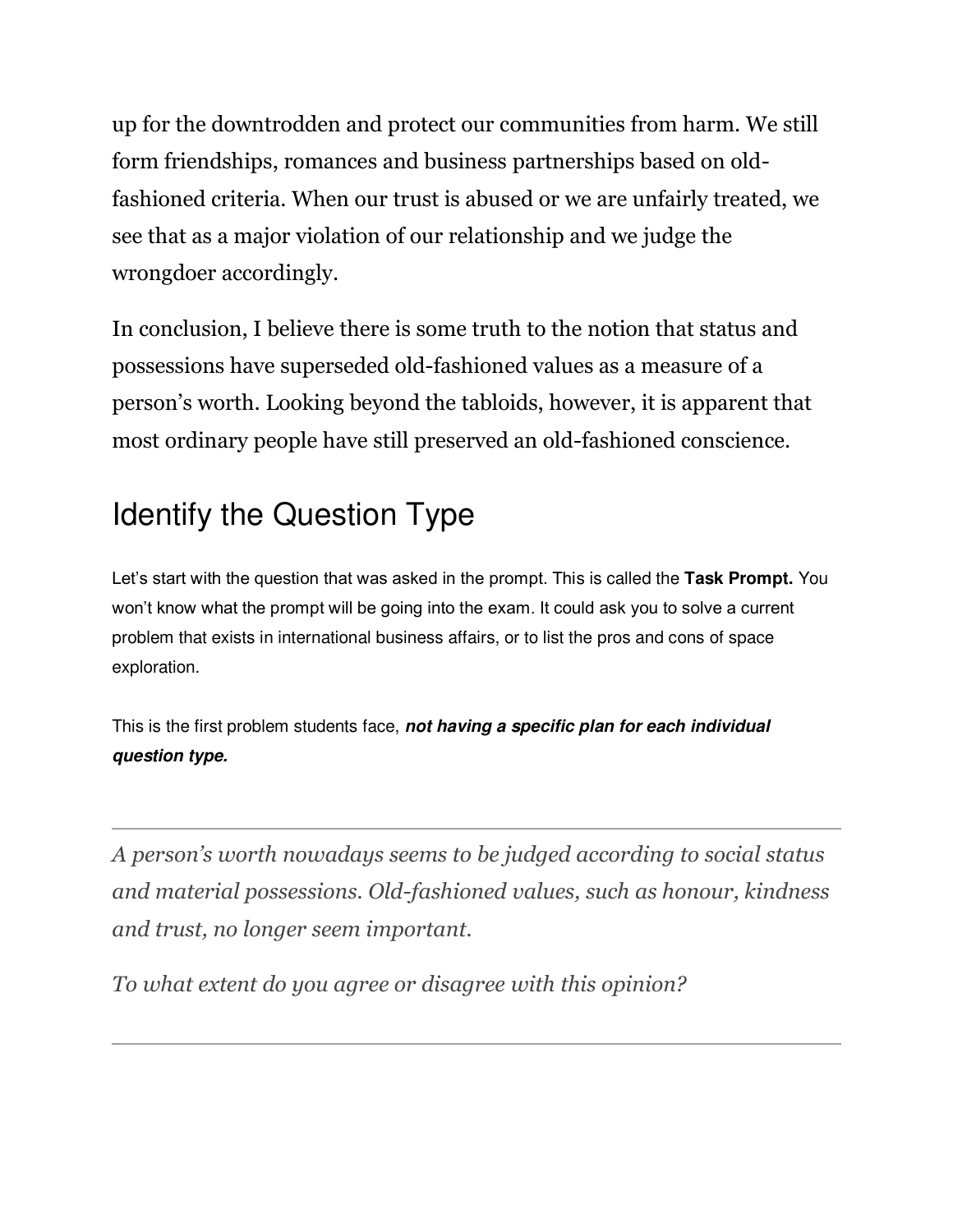IELTS Online teaches students how to identify a Task Prompt as one of 5 different question types. Instead of having to come up with a response to the question, the question type tells you what your response should be.

This particular prompt is what we identify as an 'Opinion Question'. Writing an essay for an Opinion Question is different than writing an essay for a 'Solutions Question', or any other question type.

(If you want to learn everything about how to identify the Question Type, we have that included in our course: **Ultimate IELTS Writing: Learn to Master Task 2**).

## Essay Structure

You may know the question type, but that alone doesn't help.

We need to understand what's expected of an 'Opinion Question' type. This means the structure, in addition to a few other things.

Next, we break down the structure of the model essay by paragraph, then by sentence.

### 1st Paragraph - Introduction

IELTS Online teaches a 4-paragraph structure for all task 2 essays. The topics and sentences vary depending on the question type.

Every Writing Task 2 essay should include these paragraphs:

- Introduction
- Body Paragraph 1
- Body Paragraph 2
- Conclusion

#### **Sentence 1**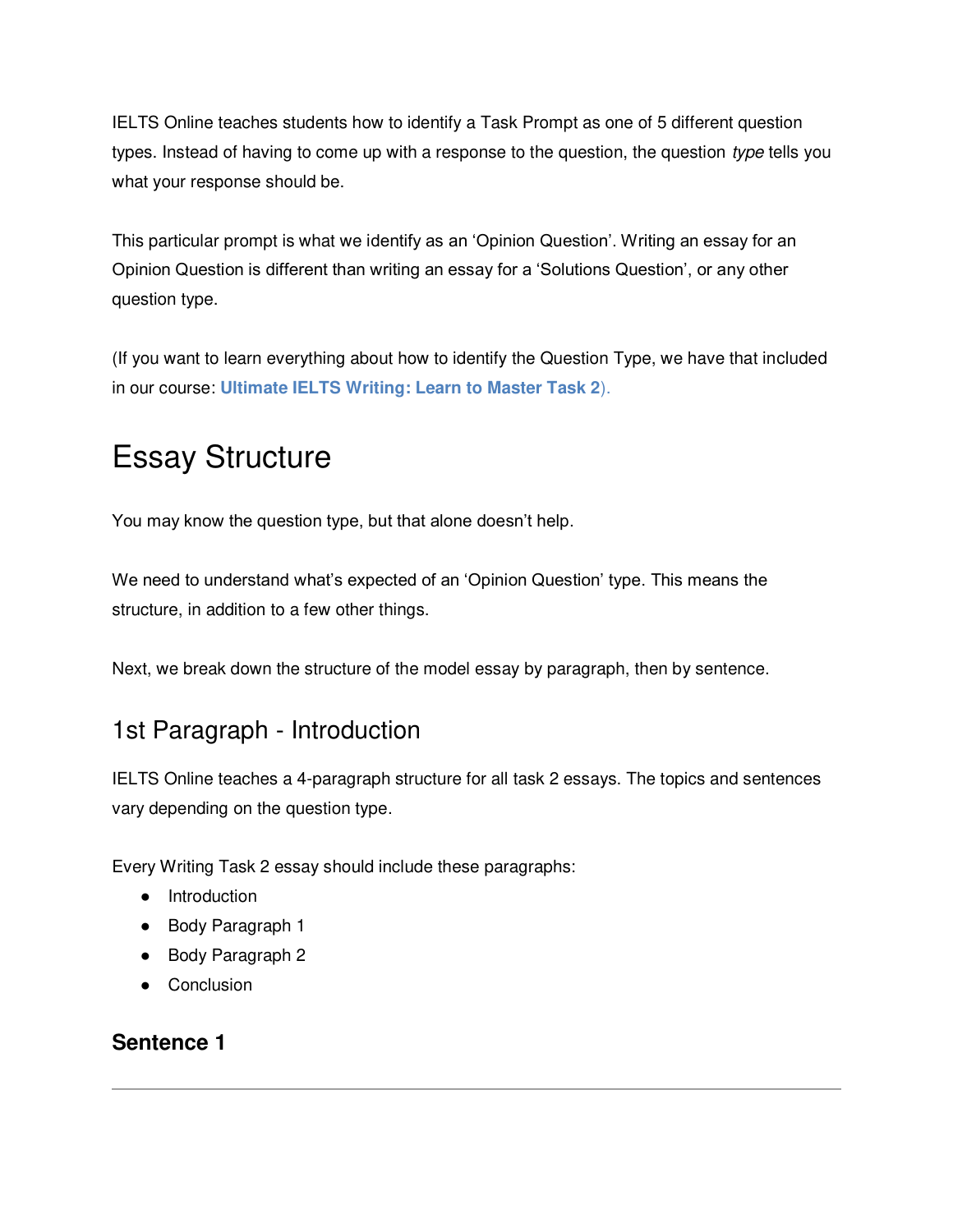*Given the power and influence of the super rich, it might seem as if social status and material possessions are the new symbols of personal worth, but in everyday life I do not think this is true.* 

Above is the introductory paragraph. For an *opinion essay*, this paragraph should include 2 key parts.

- Rephrase the question
- State your **opinion** clearly and completely

The author could have done this in two or more sentences. However, you can see that both key parts are covered.

**Rephrase the question:** The author reworded and rearranged the Task Prompt and included it in this sentence. This is called **Paraphrasing.** It's an essential skill to have for Writing Task 2.

One sign that a question is paraphrased well is by not needing to read the prompt to know what's being asked. All the relevant information is there.

**State your opinion clearly and completely:** The author concludes the first paragraph by stating *"but in everyday life* **I do not think this is true***."*

The phrase "I do not think…" is a firm affirmation that this is the author's opinion. They also mentioned "in everyday life...", which shows the *full extent* of the author's opinion.

### Second Paragraph - Body Paragraph 1

Body Paragraph 1 of an Opinion Question Type should follow this structure:

- Topic sentence paraphrases thesis statement.
- Introduce first argument and support with examples and explanation.
- Introduce second point that supports topic sentence.

Let's look at how the author's essay stacks up.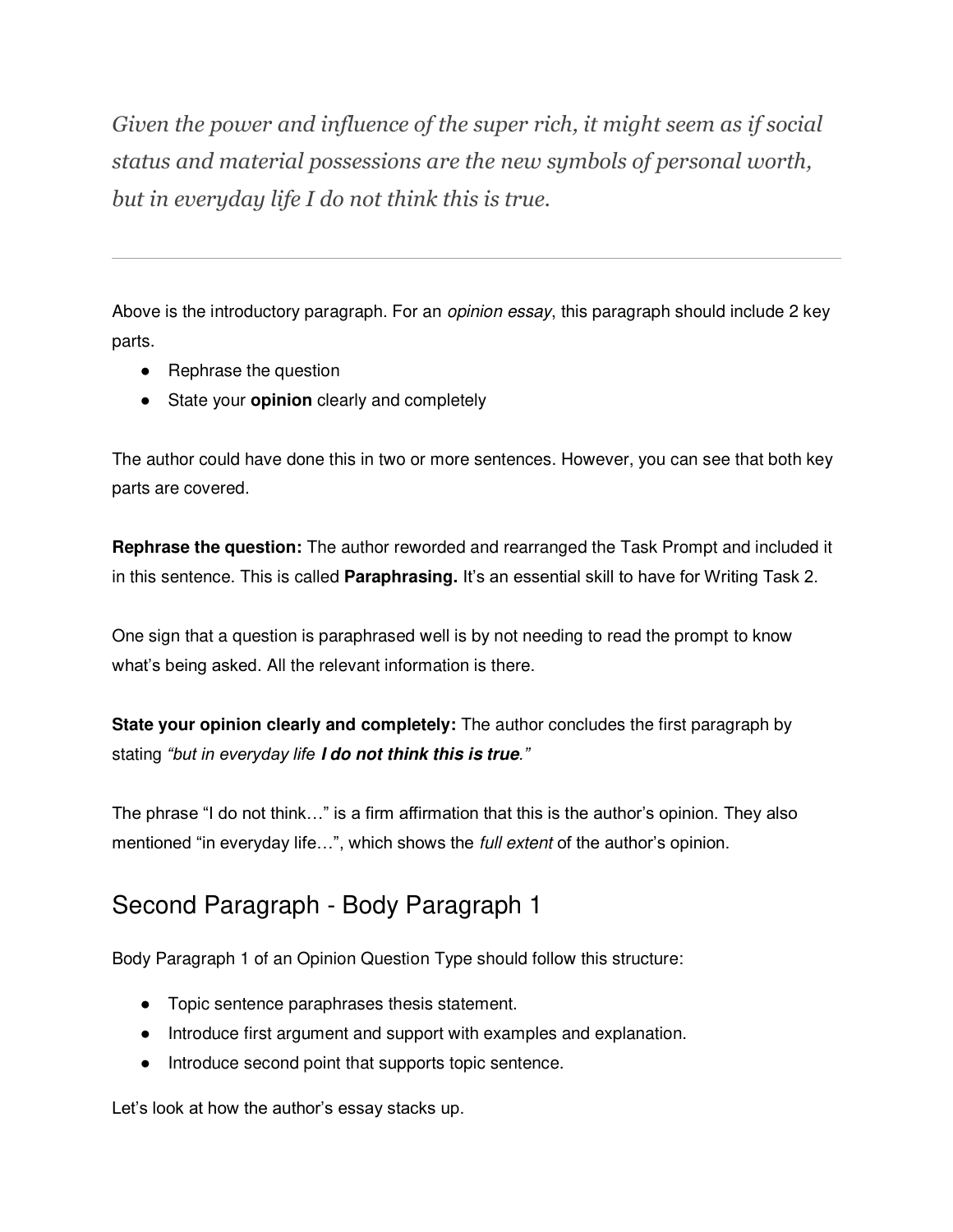#### **Sentence 1**

*It is apparent that most celebrities today are admired or envied solely for their material wealth or position in various social hierarchies.*

This Paragraph should be anywhere from 3-5 sentences. Our first sentence ought to be a topic sentence, which means it connects back to the **Thesis Statement**. The thesis statement is our essay's main argument, which should be highly specific.

**Topic sentence paraphrases thesis statement:** We are given an example of "celebrities" which is an example of "the super rich". It is also an example of a situation that is NOT "everyday life."

Can you see how this sentence cleverly paraphrases the introduction paragraph? It also distinguishes itself as a **Topic Sentence** because it's looking at a specific example or topic. The topic in this case is celebrity admiration.

#### **Sentence 2 and 3**

*Many of these people are known to turn their backs on friends, cheat on their spouses or spend their evenings over-indulging in alcohol and/or drugs. Things like owning a mansion, driving an expensive car and getting into A-list parties are exalted above old-fashioned values.*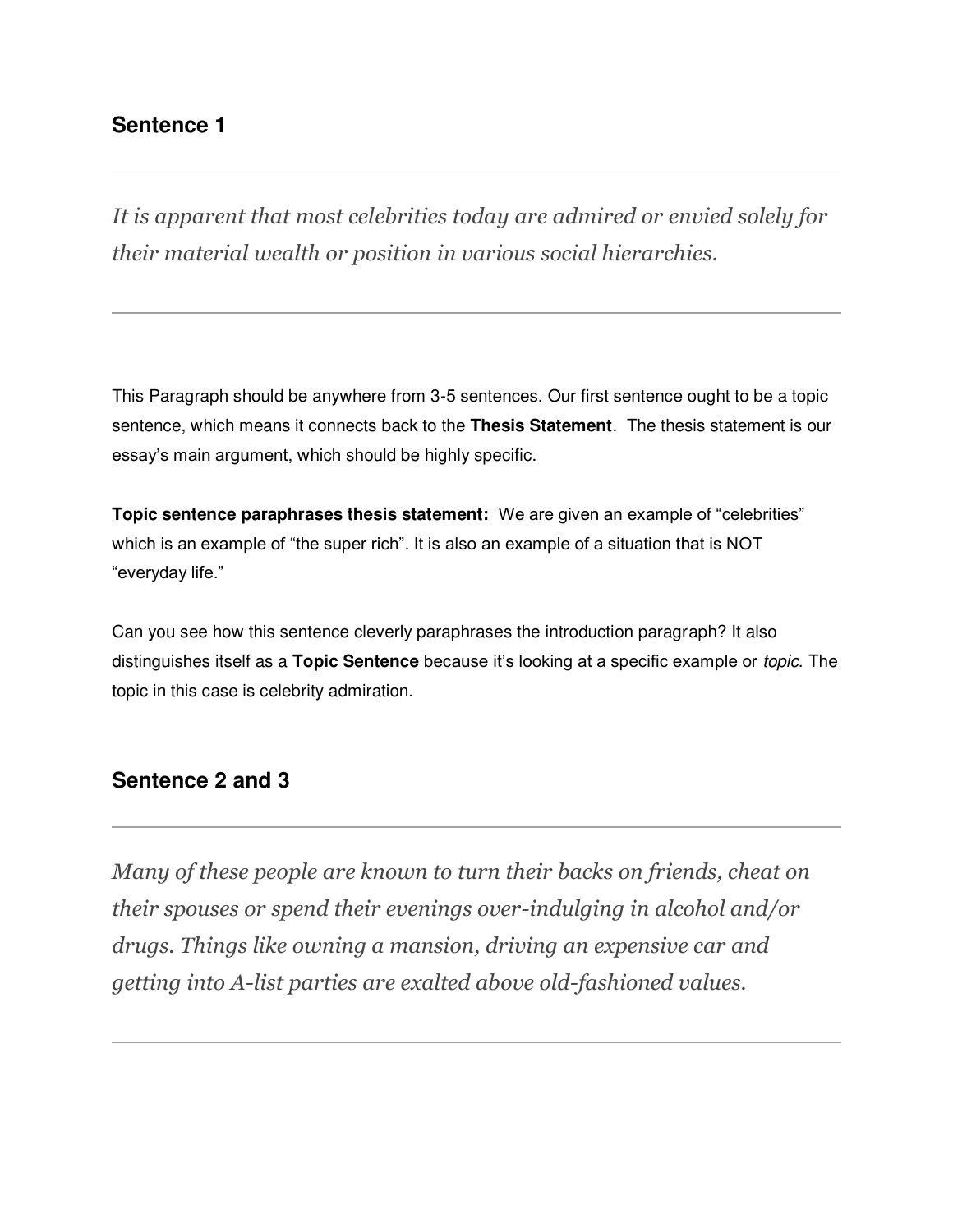**Introduce first argument and support with examples and explanation:** The author decided to use two sentences to cover this point.

The first sentence introduced a topic sentence. It's here that the author *fully* introduces the argument using example and explanation.

#### **Sentence 4**

*Ultimately, though, it is the many readers of gossip magazines and celebrity blogs who reinforce these ideas.*

**Introduce second point that supports topic sentence:** Here the author introduces another point that supports the topic sentence.

The topic sentence had to do with celebrities being envied and admired for material wealth. In the 4th sentence, the author cites gossip media as another contributing factor. The second point is given as it relates to celebrities, so it's in line with the topic sentence.

### Third Paragraph - Body Paragraph 2

Body Paragraph 2 is not just a continuation of Body Paragraph 1. It has a specific structure that is unique to the Opinion Question Type. This paragraph should also contain 3 to 5 sentences.

Here's the structure:

- Transitional phrase lets the grader know this paragraph will be an opposing or conflicting opinion that you hold.
- Introduce conflicting/opposing argument.
- Explanation and example support.
- Introduce second point or flesh out first point so that it leads to a second point.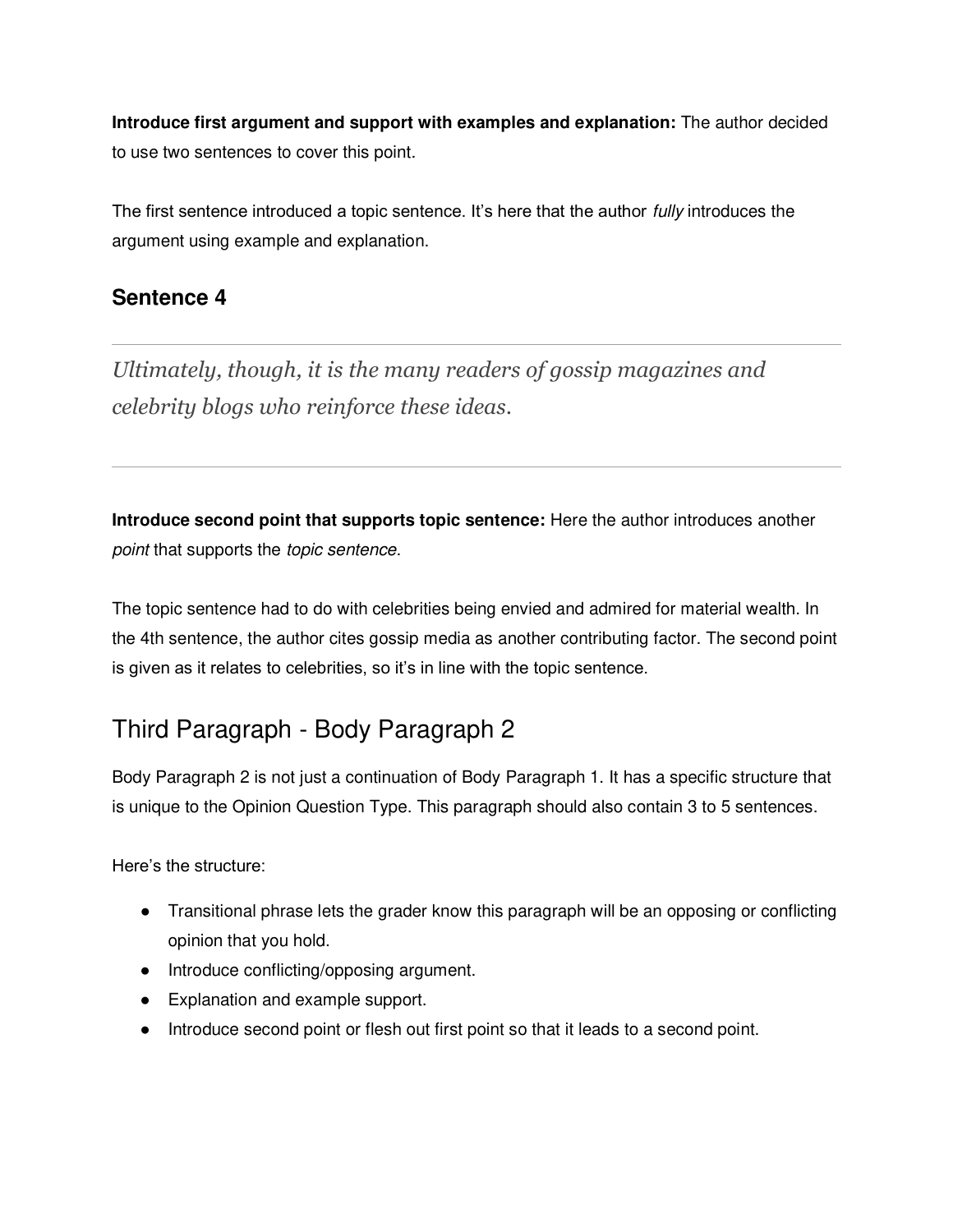#### **Sentence 1**

*Nevertheless, I do believe that in their day-to-day lives most people still believe in values such as honour, kindness and trust.* 

**Transitional phrase lets the grader know this paragraph will be an opposing or conflicting opinion that you hold:** The linking word "Nevertheless" provides an excellent transition. It shows that this paragraph will have a different focus, one that is in opposition to the previous.

The sentence also paves the way for a new argument but does not give it specifically.

#### **Sentence 2**

*In some way most of us want to form loving families, raise our children to be good citizens, stand up for the downtrodden and protect our communities from harm.* 

**Introduce conflicting/opposing argument:** The argument is that people want to form a good community for family life.

**Explanation and example support**: The first clause, *"In some way most of us want to form loving families,"* is the explanation. *"Raise our children...be good citizens...stand up for the*  downtrodd*en…"* shows examples of what this means.

#### **Sentence 3 and 4**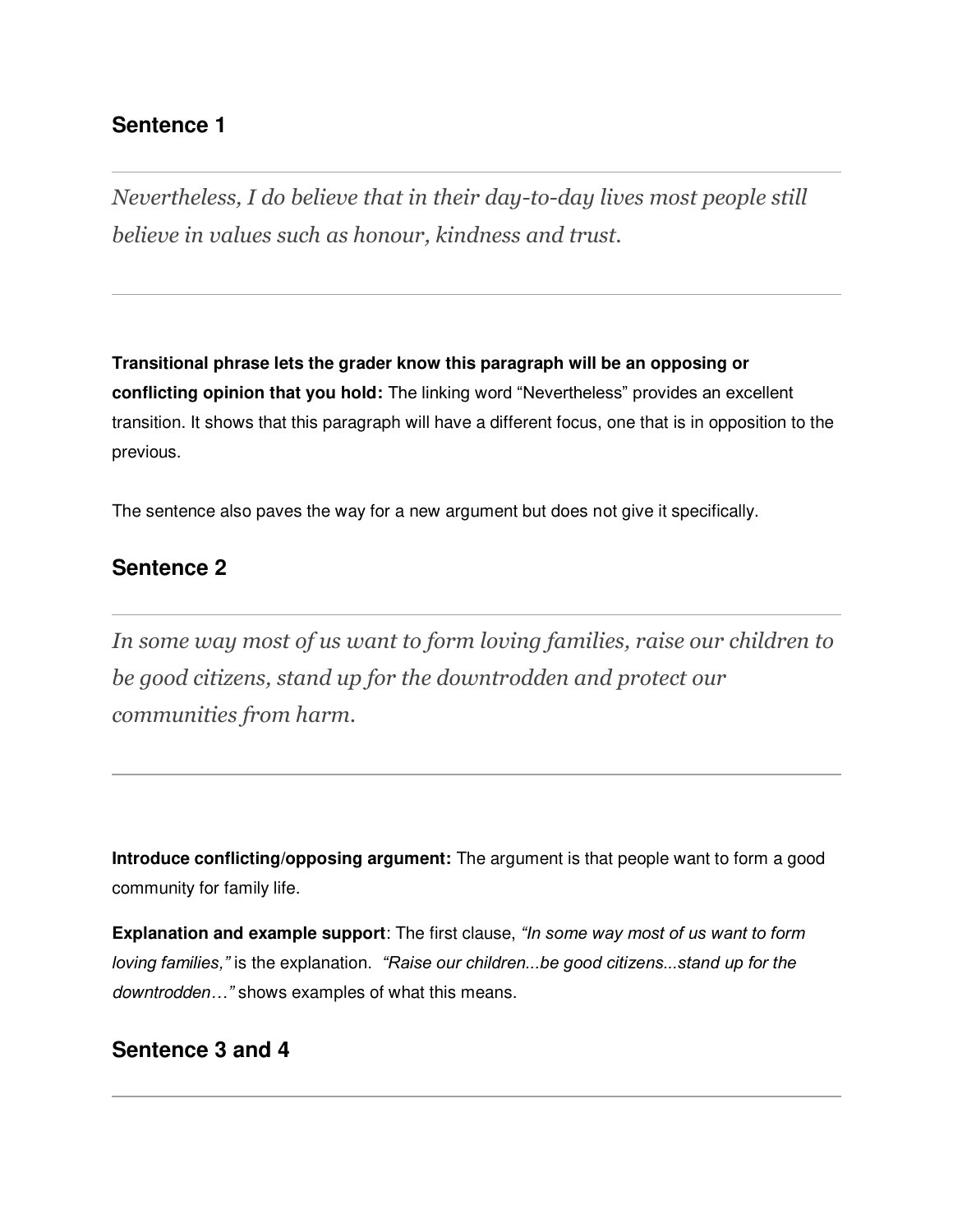*We still form friendships, romances and business partnerships based on old-fashioned criteria. When our trust is abused or we are unfairly treated, we see that as a major violation of our relationship and we judge the wrongdoer accordingly.*

**Introduce second point or flesh out first point so that it leads to a second point:** We can see a continuation of the family and community. In the 4th sentence we see a new point developing. It changes from raising children and having a family to *"we judge* the wrongdoer *accordingly".*

In this case, a second point was not clearly stated at the start. Instead, the author fleshed out the first point so that it leads to a second point.

### Fourth Paragraph - Conclusion

IELTS Online teaches that, for an Opinion Question Type, the conclusion should be 2-3 sentences in length.

Here's the exact structure for this question type that we teach in our comprehensive online course.

- Summarize main arguments.
- Offer your final opinion.

#### **Sentence 1**

*In conclusion, I believe there is some truth to the notion that status and possessions have superseded old-fashioned values as a measure of a person's worth.*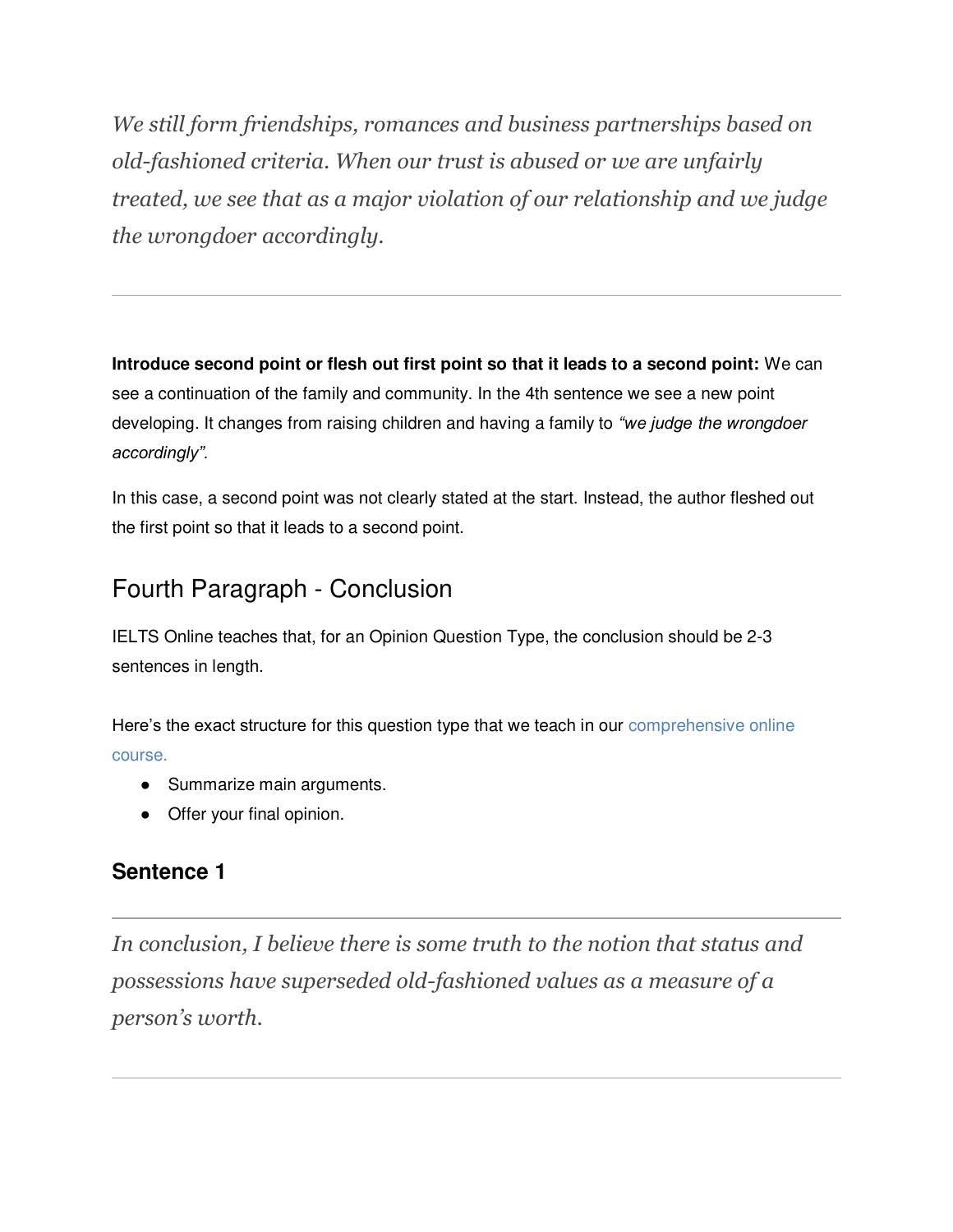**Summarize main arguments:** We can see a direct reference to the main arguments in body paragraph 1.

#### **Sentence 2**

*Looking beyond the tabloids, however, it is apparent that most ordinary people have still preserved an old-fashioned conscience.* 

**Summarize main arguments:** *"Looking beyond the tabloids,"* and *"most ordinary people have*  still preserved an old-fashioned conscience.*"* completes the summary of main arguments throughout the essay.

**Offer your final opinion:** *"*it is apparent that most ordinary people have still preserved an old*fashioned conscience."* offers a clear and final opinion.

You can see now how precisely the essay fits the structure of the question type. This is not a coincidence.

IELTS Online has become an expert at arming students with everything they need to succeed at IELTS.

### How to Practice

If you've ever heard about the 10,000-hour rule, you know that it states that 10,000 hours of practice is required to become an expert at anything. What many people do not know is that the original rule meant 10,000 hours of **meaningful** practice.

For The Beatles, that meant **performing** 1000s of times for **live audiences** in Hamburg before anyone knew who they were.